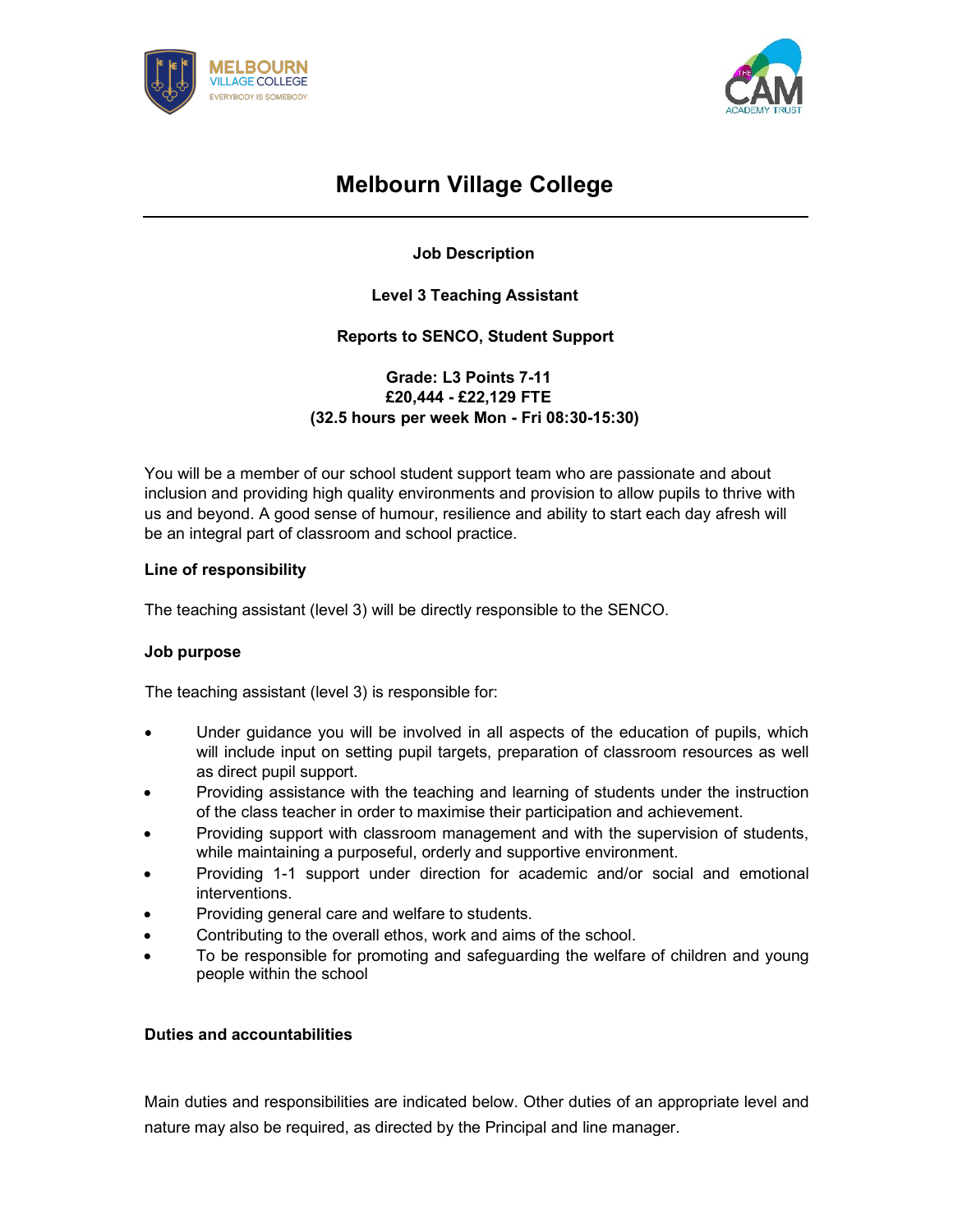#### Job specification

- Model effective learning and positive social interactions for our students
- Undertake pre-determined learning activities and teaching programmes including assessment for individuals and groups of students under the guidance of the class teacher such as social skills, emotional skills, literacy and maths groups or individual bespoke programmes.
- In conjunction with the class teacher, adapt lessons to meet the needs of individual children and small groups
- Take responsibility for delivering learning learning activities with small groups who would benefit from a different learning approach as agreed.
- Arrange and deliver special classes for pupils to improve the range and quality of learning as agreed (Literacy and English).
- Help with the care and support for pupils including attending to their learning, emotional and/or physical needs.
- Support inclusion in the classroom, ensuring all pupils have access to our high-quality provision and feel involved whilst promoting independence.
- As directed by the teacher to achieve EHCP targets and that all legal provision is always given.
- Maintain and promoter the highest standards of student behaviour, discipline an attendance within the school's behaviour and policy.

#### **Operational**

- Report any incidents of unacceptable behaviour or issues of concern to the appropriate member of staff
- Activities, and encouraging them to become independent learners within their own ability, this may include differentiation, modifying or adapting work in lessons.
- Be aware of and respond appropriately to individual student needs.
- Encourage the acceptance and integration of all students ensuring equal access to opportunities to learn and develop.
- Liaise with line manager, appropriate teaching staff and other professionals to ensure support is effective and efficient.
- Work to establish a supportive relationship with parents / carers in order to facilitate strong and constructive links between home and school.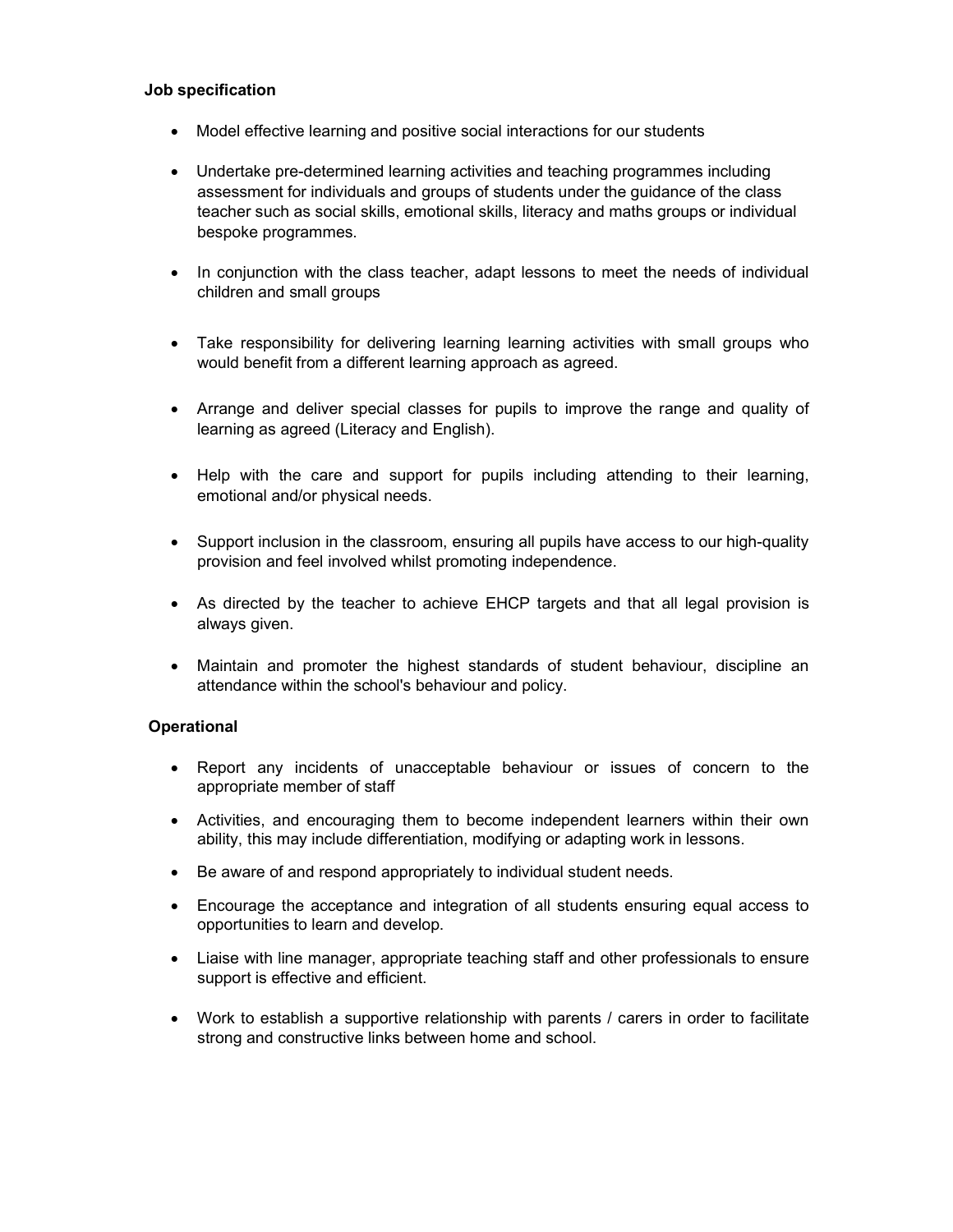- Support teaching staff in respect of planning, preparation, assessment and administration, and will communicate and share the needs of SEND students with the teacher.
- Assist with the preparation, maintenance and use of teaching materials and equipment, and tidy away materials/equipment as required.
- Produce additional adapted or modified curriculum materials, in discussion with the class teacher, to support teaching programmes enabling pupils with SEND to access learning.
- Contribute to the planning and review of lessons, activities and/or support programmes.
- Assist students to learn as effectively and independently as possible, both in group situations and on their own, such as clarifying and explaining instructions, hearing students read.
- Adopt appropriate strategies and approaches to support and assist students in achieving their learning goals.
- Adjust learning activities and programmes, in discussion with the class teacher, to assist students achieve their goals.
- Ensure students are able to use the equipment, other specific aids and materials and assist where students are uncertain, such as with meanings of words, spelling, and presentation.
- Use ICT effectively to support learning activities and develop students' competence and independence in its use.
- Supervise and to assist students in their concentration in order to complete work set.
- Motivate and encourage students and help them to develop their self-esteem and interaction with others.
- Maintain records of student progress, achievement and problems, and provide verbal and written feedback as required to staff and students. Contribute to reports on pupil progress and development as directed.
- Contribute to Assess, Plan, Do, Review cycles and individual behaviour plans for students.
- Provide assistance in the supervision of students during breaktimes and lunchtimes as required.
- Put up and maintain appropriate displays within the classroom and school.

#### Administrative

- Undertake a range of clerical and administrative tasks as required, for example, photocopying, word-processing, filing, collation of student reports, administering coursework, collecting and recording payments.
- Ensure that all administrative duties, checks and documentation are completed to the required level of accuracy and within deadlines, including returns and reports.
- Input and extract information from the school's database system/s as required.
- Collate information, statistics and prepare reports as required by her/his line manager, the Principal and the governing body.
- Maintain both manual and computerised record.